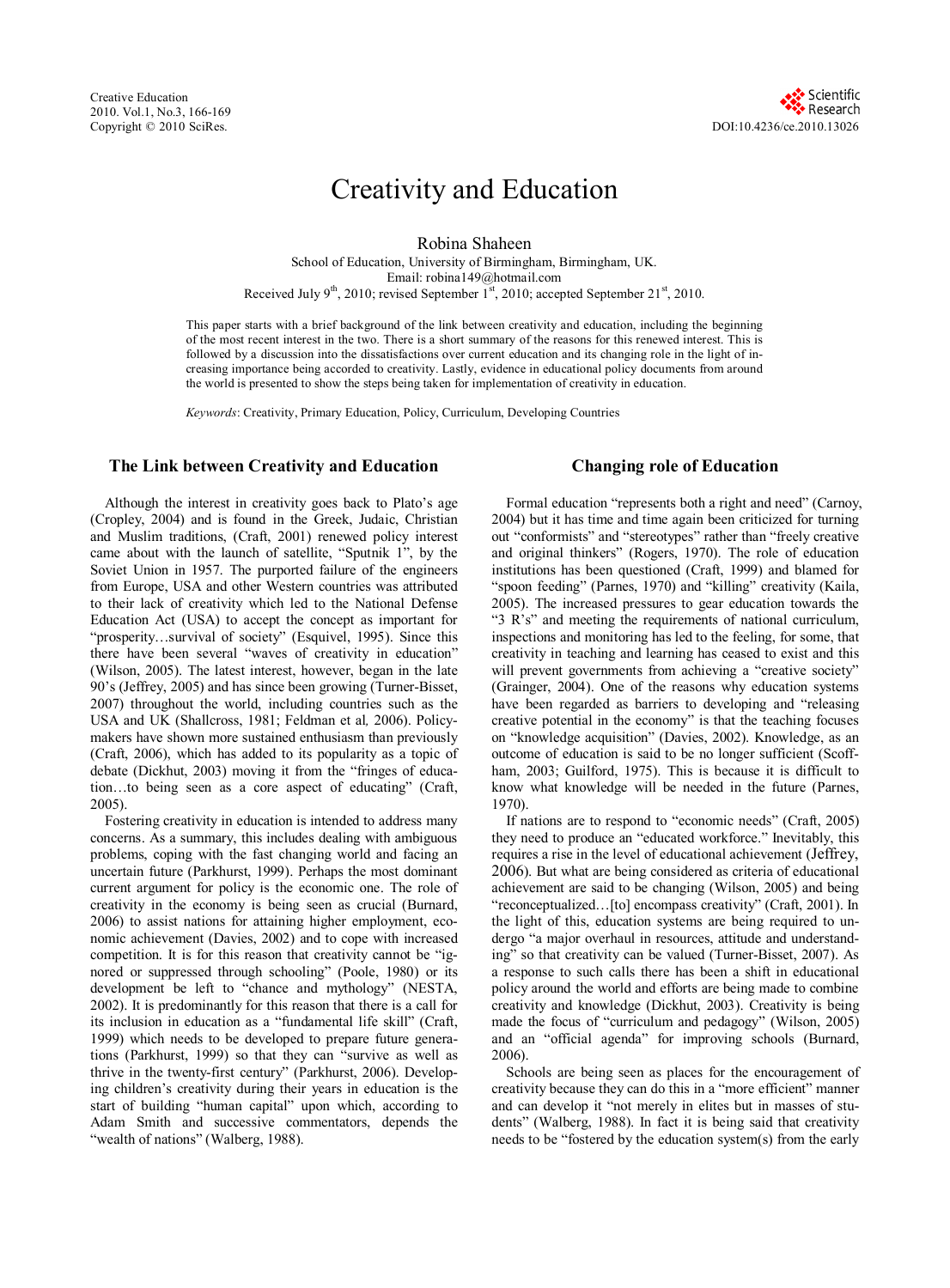years onward" (Craft, 1999) and that elementary and secondary education may be more important than university education for "national prosperity and welfare" (Walberg, 1988). Primary education is being seen as:

...a critical stage in children's development – it shapes them for life. As well as giving them the essential tools for learning, primary education is about children experiencing the joy of discovery, solving problems, being creative in writing, art, music, developing their self-confidence as learners and maturing socially and emotionally (DCSF, 2003).

## **The Inclusion of Creativity Within Education**

The inclusion of creativity into educational policy documents is evidence of the fact that the focus on creativity is not merely a matter of paying "lip service" to the concept (Csikszentmihalyi, 1996; Hussain, 2004) but rather action is being taken. O'Donnell and Micklethwaite (O'Donnell, 1999) reviewed the curriculum documents of 16 (developed) countries, (American, European and East Asian), identifying the place of arts and creativity in education. They found that creativity was included at various educational levels, at least from early years through primary education for most countries and beyond, up to higher education, for some.

In Canada "creative thinking" is outlined as one of the common essential learning(s) (p.8). In Kentucky, USA, one of the learning goals is to enable students to "use creative thinking skills to develop or invent novel, constructive ideas or products" (p.57). In Korea the National Curriculum defines an educated person as "healthy, independent, creative and moral" (p.33). In Sweden the Government's National Development Plan for Pre-School, School and Adult Education (1997) stated that education should provide "the conditions for developing creative skills" (p.52). In France schools in lower secondary are expected to develop in children the "taste for creation." (p.14). In Germany, the emphasis of primary education is placed on developing "children's creative abilities" (p.20). In Netherlands one of the principles on which primary education is based is "creative development" (O'Donnell & Micklethwaite 1999, p.38). In Florida (USA) one of the goals of restructuring the schools was to provide students opportunities "to learn and apply strategies for creative…thinking" (Treffinger, 1996). The second educational goal for young people in Australia is to:

…become successful learners, confident and creative individuals, and active and informed citizens (ACARA, 2009).

In Japan the school curriculum has included development of creativity since the Second World War. The Japanese National Council on Educational Reform (NCER) has outlined the development of creativity as the most important objective of education for 21st century (O'Donnell, 1999). In Singapore the aim of new initiatives, launched by the Ministry if Education, was to foster, "enquiring minds, the ability to think critically and creatively" (O'Donnell, 19990). These initiatives included the "Thinking Schools, Learning Nation" (TSLN) program (Tan, 2006) designed to develop thinking skills and creativity in students. This was in response to leading industrialists and entrepreneurs indicating that staff in Singapore was more "conforming" than 'independent" and "not curious enough" (Tan, 2006). The Singapore Ministry of Education website states that they expect of their young to "be creative and imaginative"

(MOE, 2009). According to Singapore's primary curriculum creativity is amongst the eight core skills and values (INCA, 2009).

In China creativity has become an important component of education since 2001 and its development has become a "priority" (Vong, 2008). In Hong Kong the education policy proposal includes creativity as "higher order thinking skills". There are educational reforms being carried in preschool, primary and secondary education in which development of creativity is being given a "top priority" (Fryer, 2003). In Turkish education the concept of creativity is being discussed more and more, however attempts to enhance it through education are limited (Oral, 2008). In Ireland a strategy paper was developed called "Unlocking Creativity" for developing creativity and education (Robinson, 2001). In the Cultural Policy Statement by the Scottish Executive the Minister for Tourism, Culture and Sport spelt out his "vision" regarding creativity, in that:

Our devolved government should have the courage and the faith to back human imagination, our innate creativity, as the most potent force for individual change and social vision. I believe we should make the development of our creative drive the next major enterprise for our society...I believe this has the potential to be a new civic exercise on a par with health, housing and education – the commitment to providing and valuing creative expression for all.

The Policy Statement goes on to say that:

The creativity of Scots – from the classroom to the boardroom – is the edge we need in a competitive world. Our duty as an Executive is to create the conditions that allow that creativity to flourish – whether in arts, sciences, commerce or industry. Creativity is as valuable in retail, education, health, government and business as in culture. The cultural sector should become the national dynamo of the creative impulse that can serve all these areas (Scottish Executive, 2004).

Scotland is one of four home countries in the UK. In the 1990's a number of policy documents and statements emerged for UK home countries which included creativity (Craft, 2001). In 1997 the White Paper, Excellence in Schools, referred to preparing people for the 21st century by recognizing their "different talents". This was built upon by another report by the National Advisory Committee on Creative and Cultural Education (NACCCE, 1999) which spoke of equipping young children with skills required by employees (Craft, 2005). The NACCCE report acknowledged the UK government's views that creativity "was relevant to schools" (Jeffrey, 2005). This increased interest in the topic, bringing it back "on the agenda in a big way" (Brundrett, 2007). These mentioned documents provided the "foundation" for the recent policy discussions (Craft, 2005) in which the British Government responded to "debates about creative...education to meet the economic, technological and social challenges of the 21st century" (Loveless, 2002).

Another document which called for creativity in primary education was the National Primary Strategy for primary schools, Excellence and Enjoyment, (Hayes, 2004). The Office for Standards in Education (Ofsted) published this report in 2003 and in this they identified creativity as "a significant factor in educational experience" (Jeffrey, 2005). This document, it is said, added a "conviction" that it is time for "a new, more creative approach to curriculum planning and a greater empha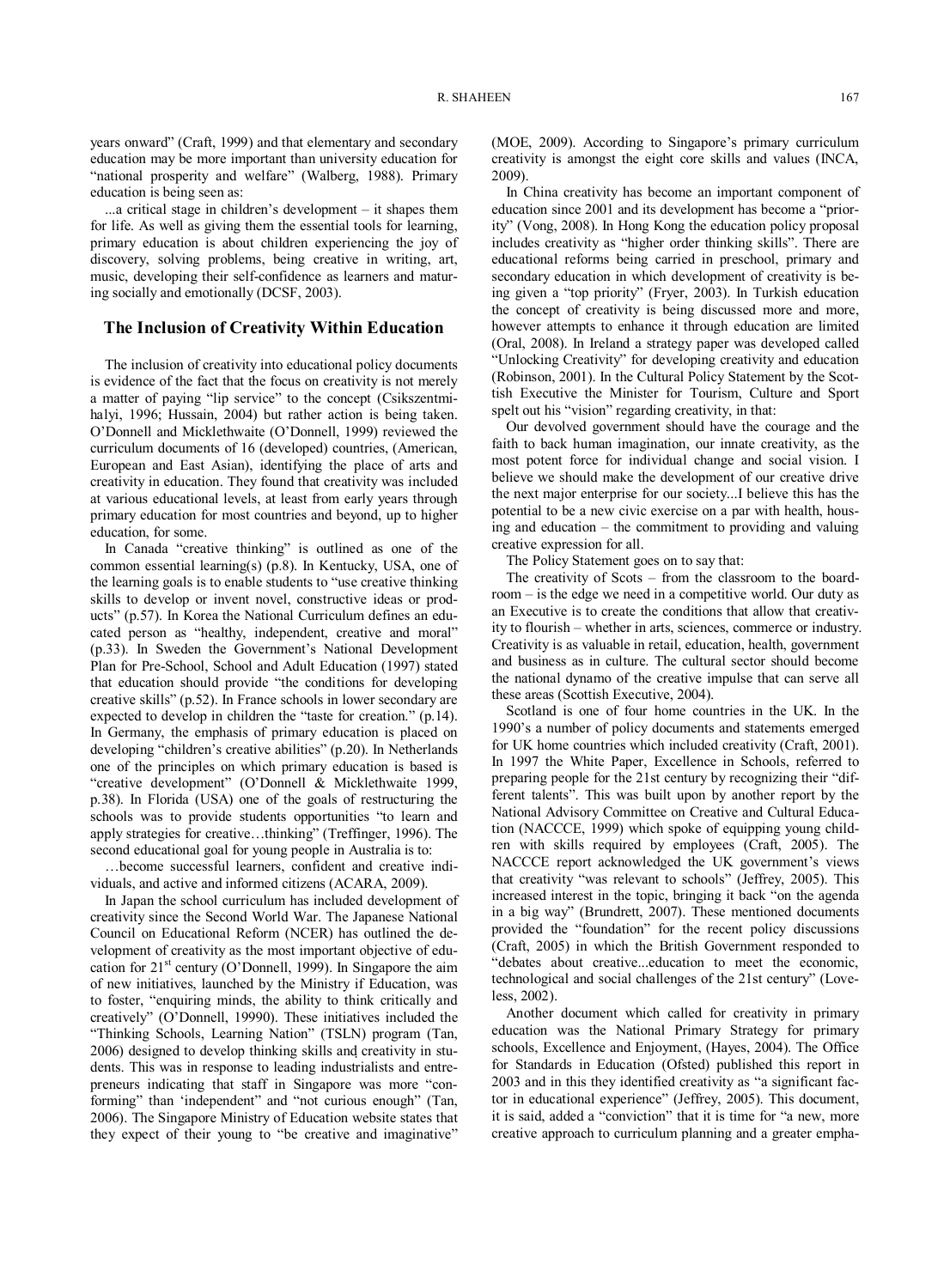sis on creativity for learning" (NCSL, 2004). There were also literature reviews on creativity supported by the Qualification and Curriculum Authority (QCA) and reports on the national Curriculum as well as a "criteria" for ensuring creativity was included in every subject (Jeffrey, 2005; Turner-Bisset, 2007). A website was established under the name of "Creativity: Find it! Promote it!" to enable teachers to find and promote creativity in the classroom (Burnard, 2006).

Creativity has become a focus in the curriculum as evident in its inclusion in the Foundation Stage Curriculum and National Curriculum for schools in England (Talboys, 2004; Craft, 2003). On the website for the National Curriculum, Key Stage 1 and 2, there is a section on creativity which includes information on:

- What is creativity?
- Why is creativity important?
- How you can spot creativity?
- How can teachers promote creativity?
- How can heads and managers promote creativity? (QCDA, 2009)

In the National Curriculum itself Aim One is that the school should:

Enable pupils to think creatively and critically, to solve problems and to make a difference for the better. It should give them the opportunity to become creative, innovative, and enterprising (QCDA, 2009).

The National Curriculum outlines six "key skills" and amongst these is "thinking skills". Included in this is "creative thinking" which it is said "enable pupils to generate and extend ideas, to suggest hypotheses, to apply imagination, and to look for alternative innovative outcomes" (QCDA, 1999). This is regarded as one of the skills which are "universal" and "embedded in the subjects of the National Curriculum and are essential to effective learning." As an example of inclusion of creativity in the subjects it is stated in the science curriculum that:

Science stimulates and excites pupils' curiosity about phenomenon and events around in the world around them. It satisfies this curiosity with knowledge. Because science links direct practical experience with ideas, it can engage learners at many levels. Scientific method is about developing and evaluating explanations, through experimental evidence and modeling. This is a spur to critical and creative thought (QCDA, 1999).

There has also been investment in staff development and creating teaching resources. The UK government has moved beyond policy level work to initiate projects to provide and enhance "creative experiences" (Loveless, 2002) to learners by establishing projects under the "Creative Partnerships" schemes (Hayes, 2004). In this the schools are provided with opportunities to work with organizations such as dance studios and film makers through partnerships (Jeffrey, 2005). These efforts and "massive investments" have brought creativity to the forefront (Feldman, 2006).

#### **Conclusion**

It appears from what has been documented in the literature that the recent upsurge in creativity and education has taken place in European, American, Australian and East Asian countries, as reflected in their policy documents. This is further evidenced by the fact that some have stated that creativity has come to be seen as "key to economic competitiveness in **advanced economies**" (highlighted by researcher) (NESTA, 2002) implying that this is not so the case in less advanced economies. In referring to Tony Blair, (the former British Prime Minister), who it is reported "couples creativity in education to the future needs of the national economy" Gibson says that in this "the assumption…is that the production of a new, adaptive work force...is the sole way forward if **Western economies,** (highlighted by researcher), are to remain buoyant in future global contexts" (Gibson, 2005). Does this then mean that developing or non-western countries do not want to economically compete, do not need a new type of labor force, do not face any of the problems indicated, all of which, as it has already been argued, require creativity. In this Oral is of the view that:

For many developing countries, creativity remains neglected, whereas in developed countries, educational philosophy and goals rely on student's enhancement of creativity and self-actualization…For developing countries, integration of creative thinking skills in…education is a crucial need for shaping their future orientations and actualizing reforms in political, economic and cultural areas (Oral, 2006).

Sinlarat, speaking of Asian countries, is of the view that the Asians are "consumers" of Western products. This has resulted in loss of "self-identity" "self-independence" and "prosperity". He goes onto say that in order to overcome the dependency there is a need for Asians to become "creative and productive persons" and in this "education that yields creativity and productivity is essential for Asia". It is suggested that rather than taking what UNESCO states should be taught:

Learning how to learn Learning how to do Learning how to work together Learning how to be The following characteristics must be produced in people: Learning how to learn critically Learning how to do creatively Learning how to work constructively Learning how to be wise It is said that:

Educational process primarily needs to set a target on new thinking and creativity for it to make education have the real effect on the society...Asia must adapt itself to be free, must have the advanced and creative way of life and must be able to give a push in the direction of globalization. These will happen when Asian education and society develop into truly creative and productive society and when Asia resists adopting ideas and copying knowledge from other countries as is the present case (Sinlarat, 2002).

To say for certain what Asian countries are doing regarding creativity and education and what they may need to do there is need for further research. Only by taking this approach will it be possible to say for sure that creativity is actually a "worldwide phenomenon" (Boyd, 2009) and the need for it in education is being recognized globally to solve the current problems facing societies.

This paper has outlined the various arguments given in literature for the need to couple creativity and education. Also included has been the evidence from policy documents from various countries to indicate that practical steps are being taken to make creativity part of the educational agenda.